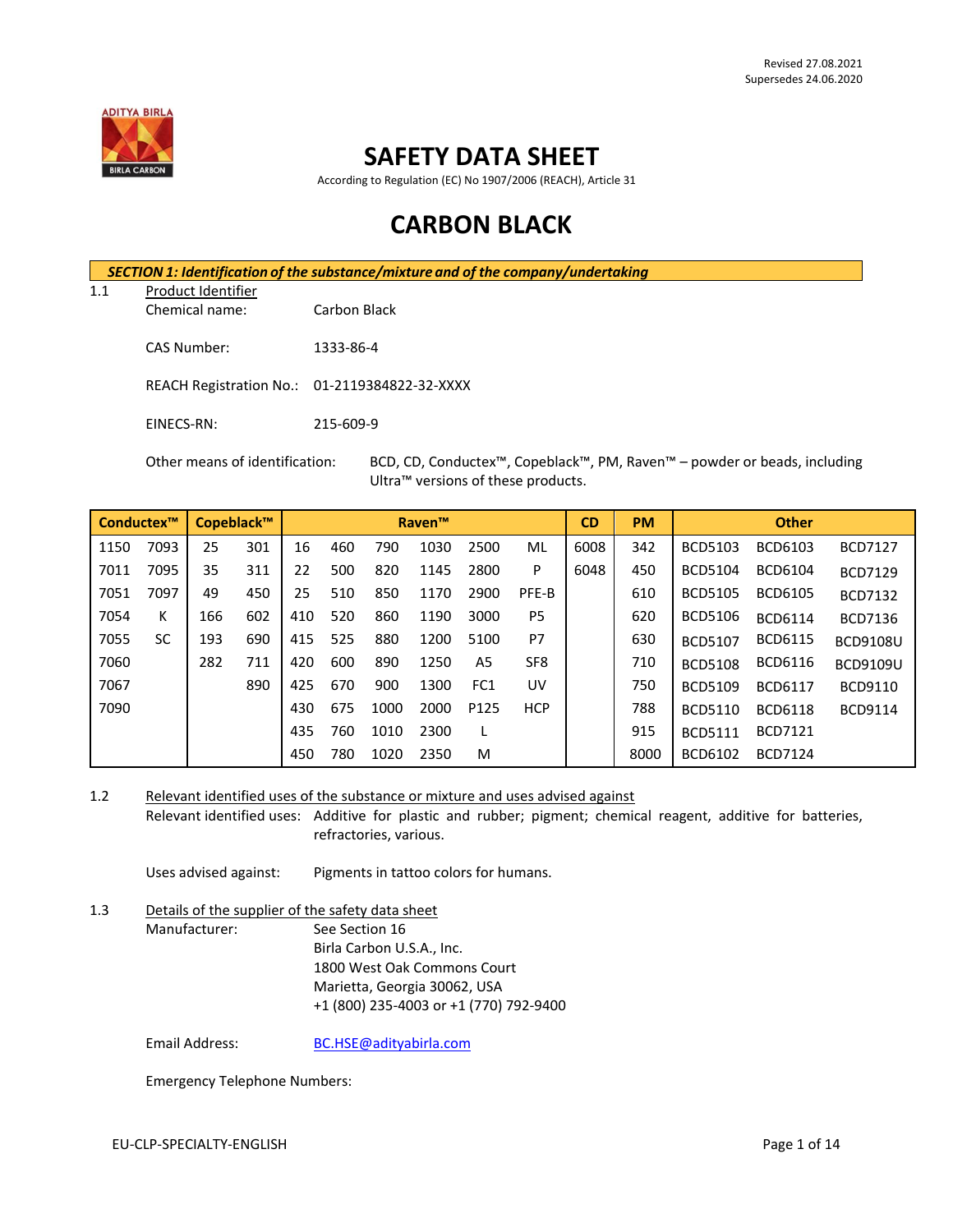| <b>Global Incident Response Hotline</b> |                  |                    |                   |                     |                 |  |
|-----------------------------------------|------------------|--------------------|-------------------|---------------------|-----------------|--|
| Argentina                               | +54 11 5219 8871 | China/Asia Pacific | +86 4001 2035 72  | Americas            | +1 760 476 3961 |  |
| Australia                               | +61 280 363 166  | Korea              | +82 070 4732 5813 | Asia Pacific        | +1 760 476 3960 |  |
| <b>Brazil</b>                           | +55 11 4349 1907 | Mexico             | +52 55 41696225   | Europe              | +1 760 476 3962 |  |
| Chile                                   | +56 44 8905208   | Peru               | +51 1 708 5593    | Middle East/Africa  | +1 760 476 3959 |  |
| Colombia                                | +57 1 344 1317   | Thailand           | +66 2105 6177     | Non-Region Specific | +1 760 476 3971 |  |
| China                                   | +86 4001 2001 74 | United Kingdom     | +0 800 680 0425   | US & Canada         | +1 866 519 4752 |  |

## *SECTION 2: Hazard(s) Identification*

## 2.1 Classification of the substance or mixture European Union: Not a hazardous substance according to Regulation (EC) No. 1272/2008 (CLP).

2.2 Label elements

| Pictogram:                      | None |
|---------------------------------|------|
| Signal Word:                    | None |
| <b>Hazard Statement:</b>        | None |
| <b>Precautionary Statement:</b> | None |

## 2.3 Other hazards

This substance is classified as hazardous as a combustible dust by the United States 2012 OSHA Hazard Communication Standard (29 CFR 1910.1200) and the Canadian Hazardous Products Regulation (HPR) 2015. The signal word, hazard statement and precautionary statements in the United States and Canada are: WARNING May form combustible dust concentrations in air. Keep away from all ignition sources including heat, sparks and flame. Prevent dust accumulations to minimize explosion hazard. Do not expose to temperatures above 300°C. Hazardous products of combustion can include carbon monoxide, carbon dioxide, oxides of sulfur, and organic products.

- Eye: May cause reversible mechanical irritation.
- Skin: May cause mechanical irritation, soiling, and drying of skin. No cases of sensitization in humans have been reported.
- Inhalation: Dust may be irritating to the respiratory tract. Provide local exhaust ventilation. See Section 8.
- Ingestion: Adverse health effects are not expected.
- Carcinogenicity: Carbon black is listed by the International Agency for Research on Cancer (IARC) as a Group 2B substance (*possibly carcinogenic to humans).* See Section 11.

## *SECTION 3: Composition/information on ingredients*

- 3.1 Substance
	- 3.1.1 Carbon Black (amorphous) 100%
	- 3.1.2 CAS Number: 1333-86-4
	- 3.1.3 EINECS-RN: 215-609-9

#### *SECTION 4: First-aid measures*

4.1 Description of first-aid measures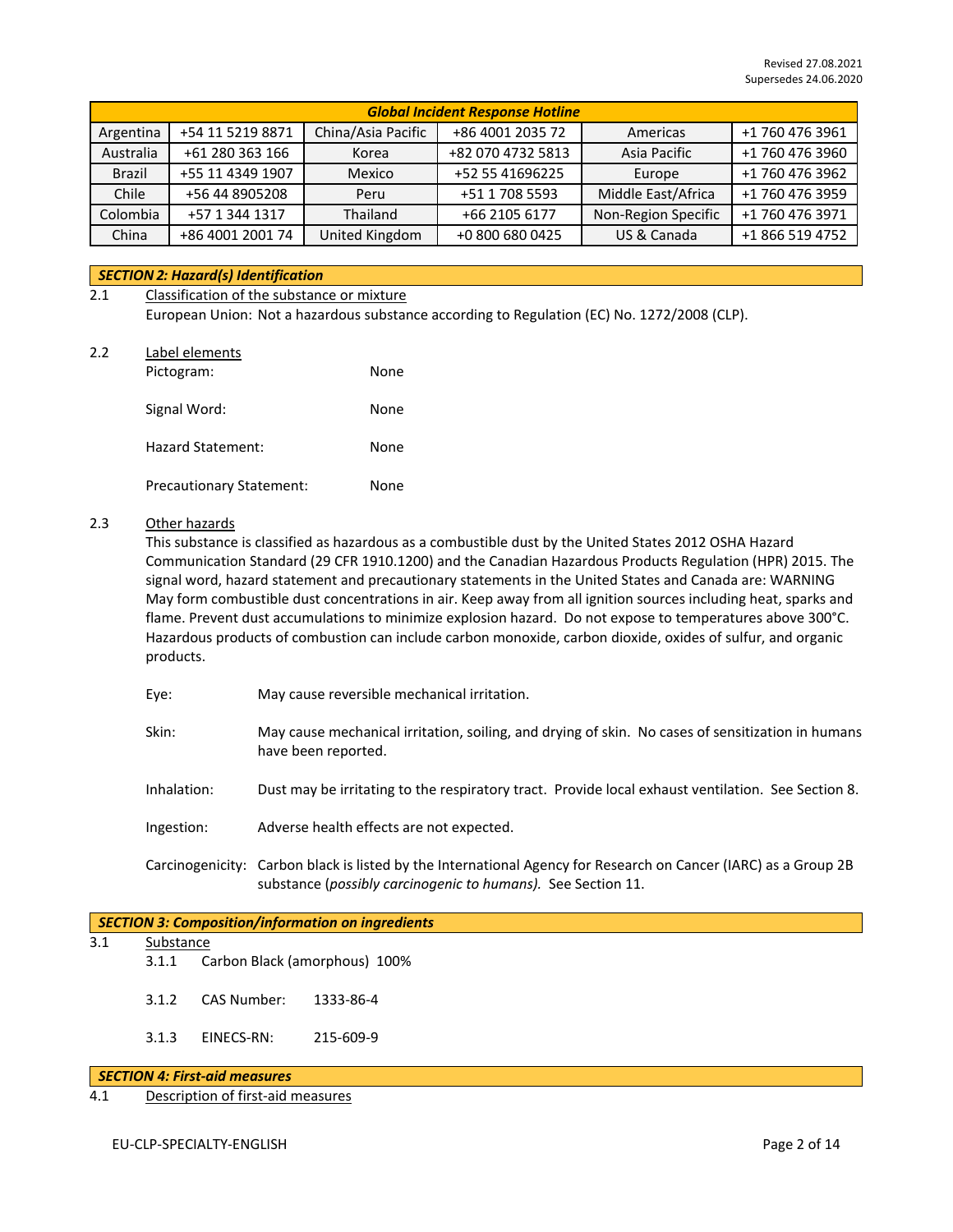- Inhalation: Take affected persons into fresh air. If necessary, restore normal breathing through standard first aid measures.
- Skin: Wash skin with mild soap and water. If symptoms persist, seek medical attention.
- Eye: Rinse eyes thoroughly with large volumes of water keeping eyelids open. If symptoms develop, seek medical attention.
- Ingestion: Do not induce vomiting. If conscious, give several glasses of water. Never give anything by mouth to an unconscious person.
- 4.2 Most important symptoms, both acute and delayed Symptoms: Irritating to the eyes and respiratory tract if exposed above the occupational exposure limits. See Section 2.
- 4.3 Indication of any immediate medical attention and special treatment needed Note to physicians: Treat symptomatically

|     | <b>SECTION 5: Fire-fighting measures</b>              |  |                                                                                                                                                                                                                                                      |  |  |  |
|-----|-------------------------------------------------------|--|------------------------------------------------------------------------------------------------------------------------------------------------------------------------------------------------------------------------------------------------------|--|--|--|
| 5.1 | Extinguishing media                                   |  |                                                                                                                                                                                                                                                      |  |  |  |
|     | Suitable extinguishing media:                         |  | Use foam, carbon dioxide $(CO_2)$ , dry chemical, or water fog. A fog spray is<br>recommended if water is used.                                                                                                                                      |  |  |  |
|     | Unsuitable extinguishing media:                       |  | Do not use high pressure media which could cause the formation of a<br>potentially explosible dust-air mixture.                                                                                                                                      |  |  |  |
| 5.2 | Special hazards arising from the substance or mixture |  |                                                                                                                                                                                                                                                      |  |  |  |
|     | Special hazards arising from the chemical:            |  | It may not be obvious that carbon black is burning unless the material<br>is stirred and sparks are apparent. Carbon black that has been on fire<br>should be closely observed for at least 48 hours to ensure no<br>smoldering material is present. |  |  |  |
|     | <b>Hazardous Combustion Products:</b>                 |  | Carbon monoxide (CO), carbon dioxide (CO <sub>2</sub> ), and oxides of sulfur.                                                                                                                                                                       |  |  |  |
| 5.3 | Advice for fire fighters                              |  |                                                                                                                                                                                                                                                      |  |  |  |
|     | Special protective equipment for fire-fighters:       |  | Wear full protective firefighting gear, including self-<br>contained breathing apparatus (SCBA). Wet carbon black                                                                                                                                    |  |  |  |

| 6.1 |                            | Personal precautions, protective equipment and emergency procedures                                                                                                                                                                            |  |  |  |  |  |
|-----|----------------------------|------------------------------------------------------------------------------------------------------------------------------------------------------------------------------------------------------------------------------------------------|--|--|--|--|--|
|     | Personal precautions:      | Wet carbon black produces slippery walking surfaces. Avoid dust formation. Wear                                                                                                                                                                |  |  |  |  |  |
|     |                            | appropriate personal protective equipment and respiratory protection. See Section 8.                                                                                                                                                           |  |  |  |  |  |
|     | For emergency responders:  | Use personal protective equipment recommended in section 8.                                                                                                                                                                                    |  |  |  |  |  |
| 6.2 |                            | Environmental precautions                                                                                                                                                                                                                      |  |  |  |  |  |
|     | Environmental precautions: | Carbon black poses no significant environmental hazards. Contain spilled<br>product on land, if possible. As a matter of good practice, minimize<br>contamination of sewage water, soil, groundwater, drainage systems, or<br>bodies of water. |  |  |  |  |  |
| 6.3 |                            | Methods and materials for containment and cleaning up                                                                                                                                                                                          |  |  |  |  |  |
|     | Methods for containment:   | Prevent further leakage or spillage if safe to do so.                                                                                                                                                                                          |  |  |  |  |  |

produces very slipper walking surfaces.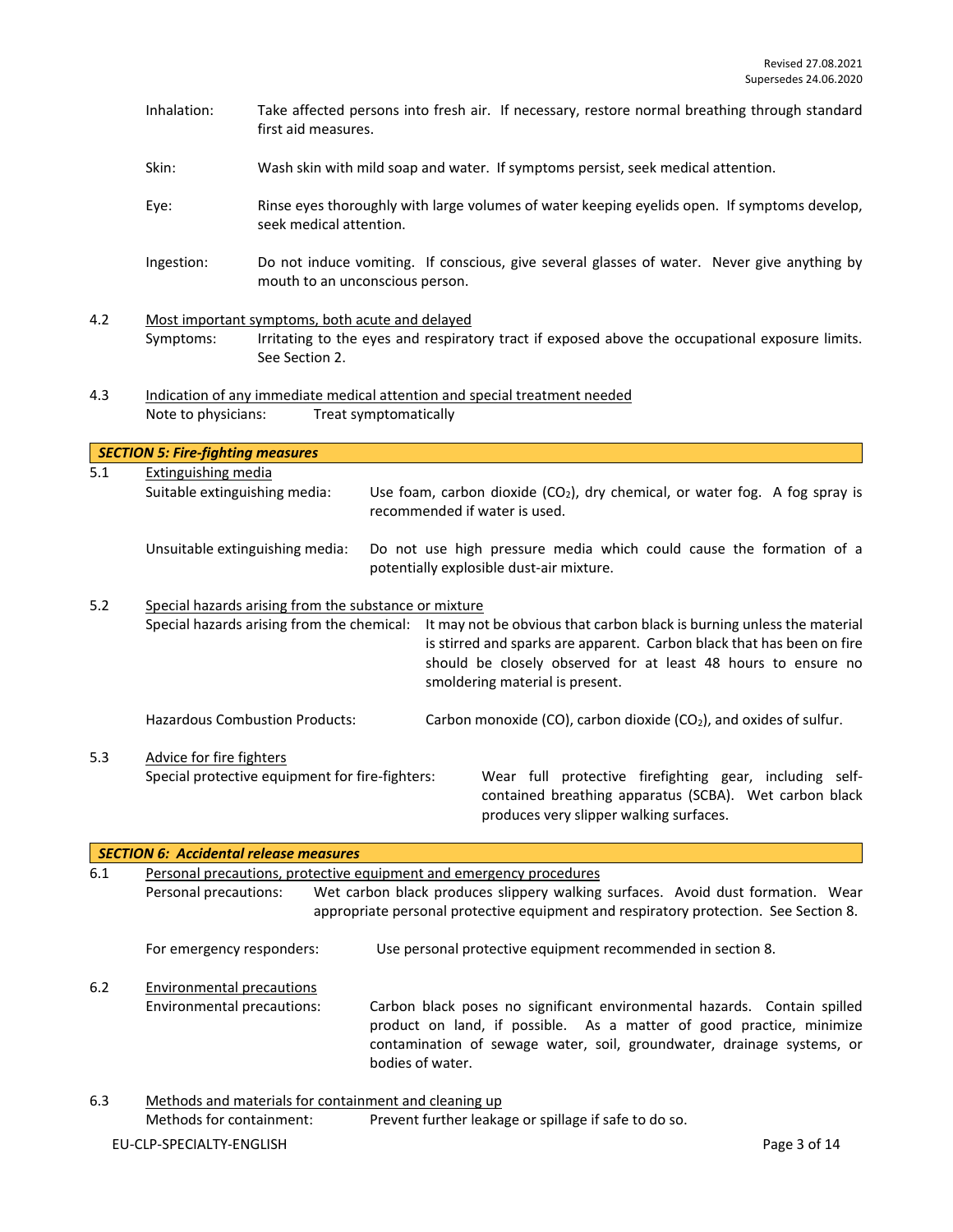| Methods for cleaning up: | Small spills should be vacuumed when possible. Dry sweeping is not              |
|--------------------------|---------------------------------------------------------------------------------|
|                          | recommended. A vacuum equipped with high efficiency particulate air (HEPA)      |
|                          | filtration is recommended. If necessary, light water spray will reduce dust for |
|                          | dry sweeping. Large spills may be shoveled into containers. See Section 13.     |

6.4 Reference to other sections Reference to other sections: See section 8. See section 13.

## *SECTION 7: Handling and storage*

# 7.1 Precautions for safe handling

Advice on safe handling: Avoid dust formation. Do not breathe dust. Provide appropriate local exhaust to minimize dust formation. Do not use compressed air.

> Take precautionary measures against static discharges. Provide adequate precautions, such as electrical grounding and bonding, or inert atmospheres. Grounding of equipment and conveying systems may be required under certain conditions. Safe work practices include the elimination of potential ignition sources in proximity to carbon black dust; good housekeeping to avoid accumulations of dust on all surfaces; appropriate exhaust ventilation design and maintenance to control airborne dust levels to below the applicable occupational exposure limit. If hot work is required, the immediate work area must be cleared of carbon black dust.

General hygiene considerations: Handle in accordance with good industrial hygiene and safety practices.

#### 7.2 Conditions for safe storage, including any incompatibilities

Storage conditions: Keep in a dry, cool, and well-ventilated location. Store away from heat, ignition sources, and strong oxidizers.

> Carbon black is not classifiable as a Division 4.2 self-heating substance under the UN test criteria. However, current UN criteria for determining if a substance is self-heating is volume dependent. This classification may not be appropriate for large volume storage container.

> Before entering vessels and confined spaces containing carbon black, test for adequate oxygen, flammable gases and potential toxic air contaminants. Do not allow dust to accumulate on surfaces.

Incompatible materials: Strong oxidizers.

# 7.3 Specific end use(s)

Risk Management Measures: Per Article 14.4 of the REACH Regulation, no exposure scenario has been developed as the substance is not hazardous.

|  | SECTION 8: Exposure controls/personal protection                                                                                                                                                                                                                                                                                   |  |
|--|------------------------------------------------------------------------------------------------------------------------------------------------------------------------------------------------------------------------------------------------------------------------------------------------------------------------------------|--|
|  | $\mathbf{0}$ $\mathbf{A}$ $\mathbf{0}$ $\mathbf{0}$ $\mathbf{0}$ $\mathbf{0}$ $\mathbf{0}$ $\mathbf{0}$ $\mathbf{0}$ $\mathbf{0}$ $\mathbf{0}$ $\mathbf{0}$ $\mathbf{0}$ $\mathbf{0}$ $\mathbf{0}$ $\mathbf{0}$ $\mathbf{0}$ $\mathbf{0}$ $\mathbf{0}$ $\mathbf{0}$ $\mathbf{0}$ $\mathbf{0}$ $\mathbf{0}$ $\mathbf{0}$ $\mathbf{$ |  |

8.1 Control parameters

Exposure guidelines: Representative occupational exposure limits currently available for carbon black (CAS number: 1333-86-4). Country listing is not all inclusive.

| Country          | Concentration, mg/m3 |
|------------------|----------------------|
| Argentina        | 3.5, TWA             |
| Australia        | 3.0, TWA, inhalable  |
| <b>Belgium</b>   | 3.6, TWA             |
| <b>Brazil</b>    | 3.5, TWA             |
| Canada (Ontario) | 3.0 TWA, inhalable   |
|                  |                      |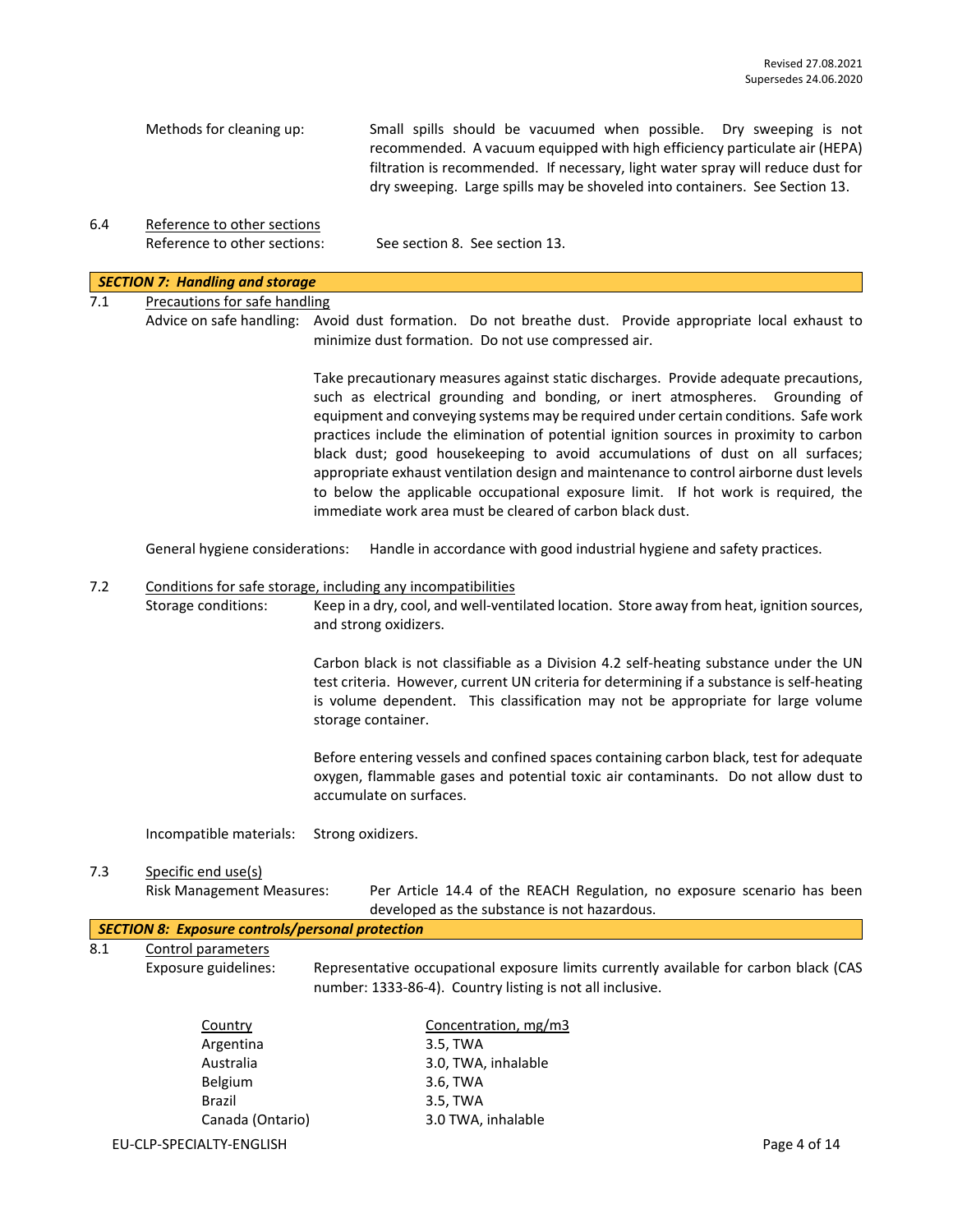| China                | 4.0, TWA 8.0, TWA, STEL (15 min)                        |
|----------------------|---------------------------------------------------------|
| Colombia             | 3.0, TWA, inhalable                                     |
| Czech Republic       | 2.0, TWA                                                |
| Egypt                | 3.5, TWA                                                |
| Finland              | 3.5, TWA; 7.0, STEL                                     |
| France – INRS        | 3.5, TWA/VME inhalable                                  |
| Germany - BeKGS527   | 0.5, TWA, respirable; 2.0, TWA, inhalable (DNEL values) |
| Hong Kong            | 3.5, TWA                                                |
| Indonesia            | 3.5, TWA/NABs                                           |
| Ireland              | 3.5, TWA; 7.0, STEL                                     |
| Italy                | 3.5, TWA, inhalable                                     |
| Japan – MHLW         | 3.0                                                     |
| Japan – SOH          | 4.0, TWA; 1.0, TWA, respirable                          |
| Korea                | 3.5, TWA                                                |
| Malaysia             | 3.5, TWA                                                |
| Mexico               | 3.5, TWA                                                |
| Russia               | 4.0, TWA                                                |
| Spain                | 3.5, TWA (VLA-ED)                                       |
| Sweden               | 3.0, TWA                                                |
| United Kingdom       | 3.5, TWA, inhalable; 7.0, STEL, inhalable               |
| EU REACH DNEL        | 2.0, TWA, inhalable; 0.5, TWA respirable                |
| <b>United States</b> | 3.5, TWA, OSHA-PEL                                      |
|                      | 3.0, TWA, ACGIH-TLV®, inhalable                         |
|                      | 3.5, TWA, NIOSH-REL                                     |

\*Please consult the current version of the standard or regulation that may apply to your operations.

| ACGIH® | American Conference of Governmental Industrial Hygienists         |
|--------|-------------------------------------------------------------------|
| mg/m3  | milligrams per cubic meter                                        |
| DNEL   | Derived no-effect level                                           |
| NIOSH  | National Institute for Occupational Safety and Health             |
| OSHA   | Occupational Safety and Health Administration                     |
| PEL    | permissible exposure limit                                        |
| REL    | recommended exposure limit                                        |
| STEL   | short-term exposure limit                                         |
| TLV    | threshold limit value                                             |
| TWA    | time weighted average, eight (8) hours unless otherwise specified |
|        |                                                                   |

Predicted No Effect Concentration: Not applicable

#### 8.2 Exposure controls

Engineering controls: Use process enclosures and/or exhaust ventilation to keep airborne dust concentrations below the occupational exposure limit.

## Personal Protective Equipment (PPE)

Respiratory: Approved air purifying respirator (APR) should be used where airborne dust concentrations are expected to exceed occupational exposure limits. Use a positivepressure, air supplied respirator if there is any potential for uncontrolled release, exposure levels are not known, or in circumstances where APRs may not provide adequate protection.

> When respiratory protection is required to minimize exposures to carbon black, programs should follow the requirements of the appropriate governing body for the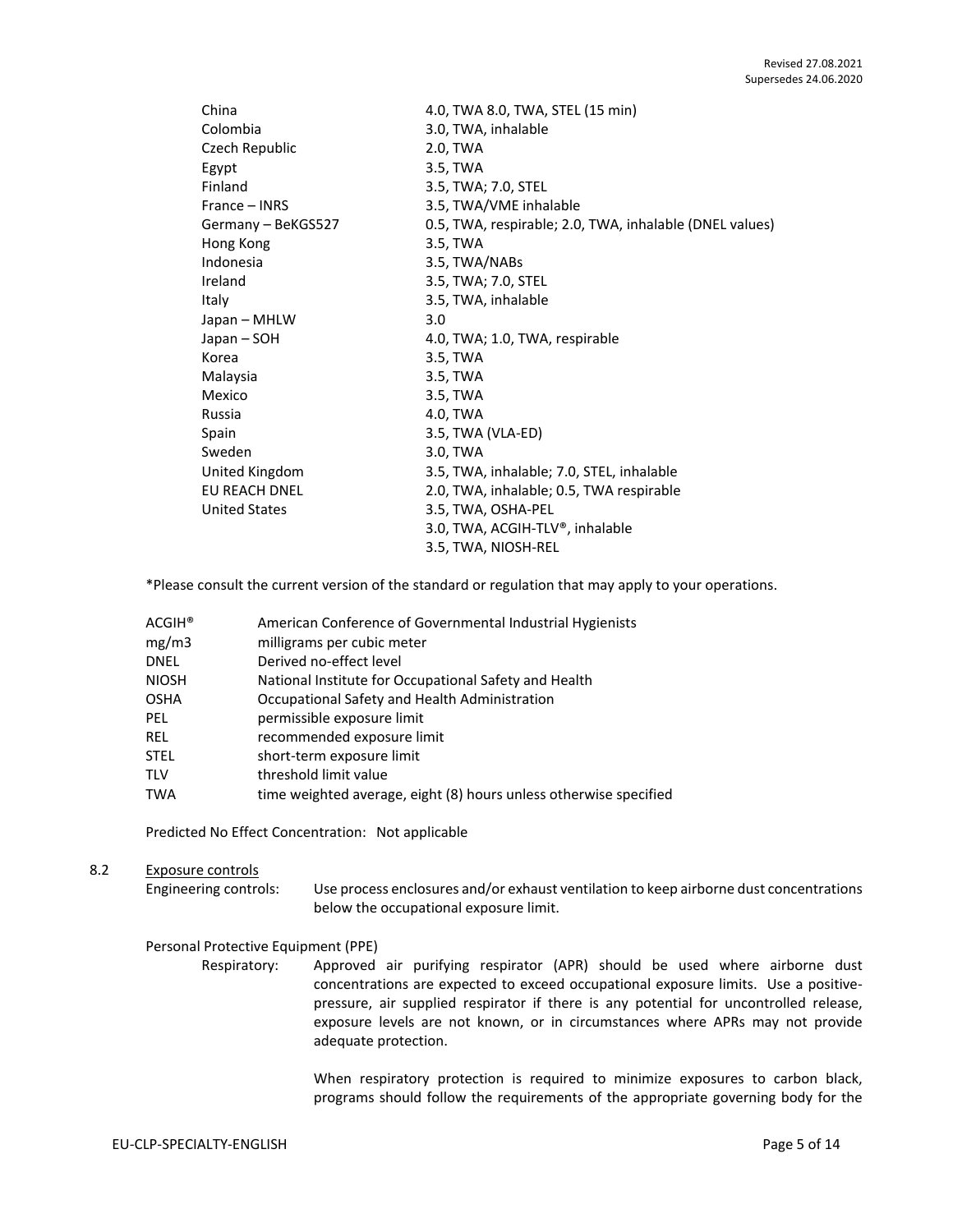country, province or state. Selected references to respiratory protection standards are provided below:

- OSHA 29CFR1910.134, Respiratory Protection
- CR592 Guidelines for Selection and Use of Respiratory Protective Devices (CEN)
- German/European Standard DIN/EN 143, Respiratory Protective Devices for Dusty Materials (CEN)

| Hand protection:     | Wear protective gloves. Use a barrier cream. Wash hands and skin with mild<br>soap and water.                             |
|----------------------|---------------------------------------------------------------------------------------------------------------------------|
| Eye/face protection: | Wear safety glasses or goggles.                                                                                           |
| Skin protection:     | Wear general protective clothing to minimize skin contact. Wash clothing<br>daily. Work clothes should not be taken home. |

Other: Emergency eyewash and safety showers should be in close proximity. Wash hands and face thoroughly with mild soap before eating or drinking.

| Environmental exposure controls: in accordance with all local legislation and permit requirements. |  |  |  |
|----------------------------------------------------------------------------------------------------|--|--|--|
|----------------------------------------------------------------------------------------------------|--|--|--|

| <b>SECTION 9: Physical and chemical properties</b> |                                                       |                                                       |  |
|----------------------------------------------------|-------------------------------------------------------|-------------------------------------------------------|--|
| 9.1                                                | Information on basic physical and chemical properties |                                                       |  |
|                                                    | Appearance:                                           | powder or pellet                                      |  |
|                                                    | Color:                                                | black                                                 |  |
|                                                    | Odor:                                                 | odorless                                              |  |
|                                                    | Odor threshold:                                       | not applicable                                        |  |
|                                                    | Melting point/freezing point:                         | not applicable                                        |  |
|                                                    | Boiling point/range:                                  | not applicable                                        |  |
|                                                    | Vapor pressure:                                       | not applicable                                        |  |
|                                                    | Vapor Density:                                        | not applicable                                        |  |
|                                                    | Oxidizing properties:                                 | not applicable                                        |  |
|                                                    | Flash Point:                                          | not applicable                                        |  |
|                                                    | Flammability:                                         | not flammable                                         |  |
|                                                    | <b>Explosive properties:</b>                          | Dust may form explosible mixture in air               |  |
|                                                    | Explosion limits (air):                               |                                                       |  |
|                                                    | Upper:                                                | not available                                         |  |
|                                                    | Lower:                                                | 50 $g/m^3$ (dust)                                     |  |
|                                                    | Evaporation rate:                                     | not applicable                                        |  |
|                                                    | Density: (20ºC):                                      | $1.7 - 1.9$ g/cm <sup>3</sup>                         |  |
|                                                    | <b>Bulk density:</b>                                  | 1.25-40 lb/ft <sup>3</sup> , 20-640 kg/m <sup>3</sup> |  |
|                                                    | Pellets:                                              | 200-680 kg/m <sup>3</sup>                             |  |
|                                                    | Powder (fluffy):                                      | 20-380 kg/m <sup>3</sup>                              |  |
|                                                    | Solubility (in Water):                                | insoluble                                             |  |
|                                                    | pH value: (ASTM 1512):                                | 4-11 [50 g/l water, 68ºF (20ºC)]                      |  |
|                                                    | Partition coefficient (n-octanol/water):              | not applicable                                        |  |
|                                                    | Viscosity:                                            | not applicable                                        |  |
|                                                    | Decomposition temperature:                            | not applicable                                        |  |
|                                                    | Auto-ignition temperature:                            | $>140$ <sup>o</sup> C                                 |  |
|                                                    | Minimum Ignition temperature:                         | >500ºC (BAM Furnace)(VDI 2263)                        |  |
|                                                    |                                                       | >315ºC (Godberg-Greenwald Furnace)(VDI 2263)          |  |
|                                                    | Minimum ignition energy:                              | >10,000 mJ (VDI 2263)                                 |  |
|                                                    | Ignition energy:                                      | not available                                         |  |
|                                                    | Maximum absolute explosion pressure:                  | 10 bar (VDI 2263)                                     |  |
|                                                    | EU-CLP-SPECIALTY-ENGLISH                              | Page 6 of 14                                          |  |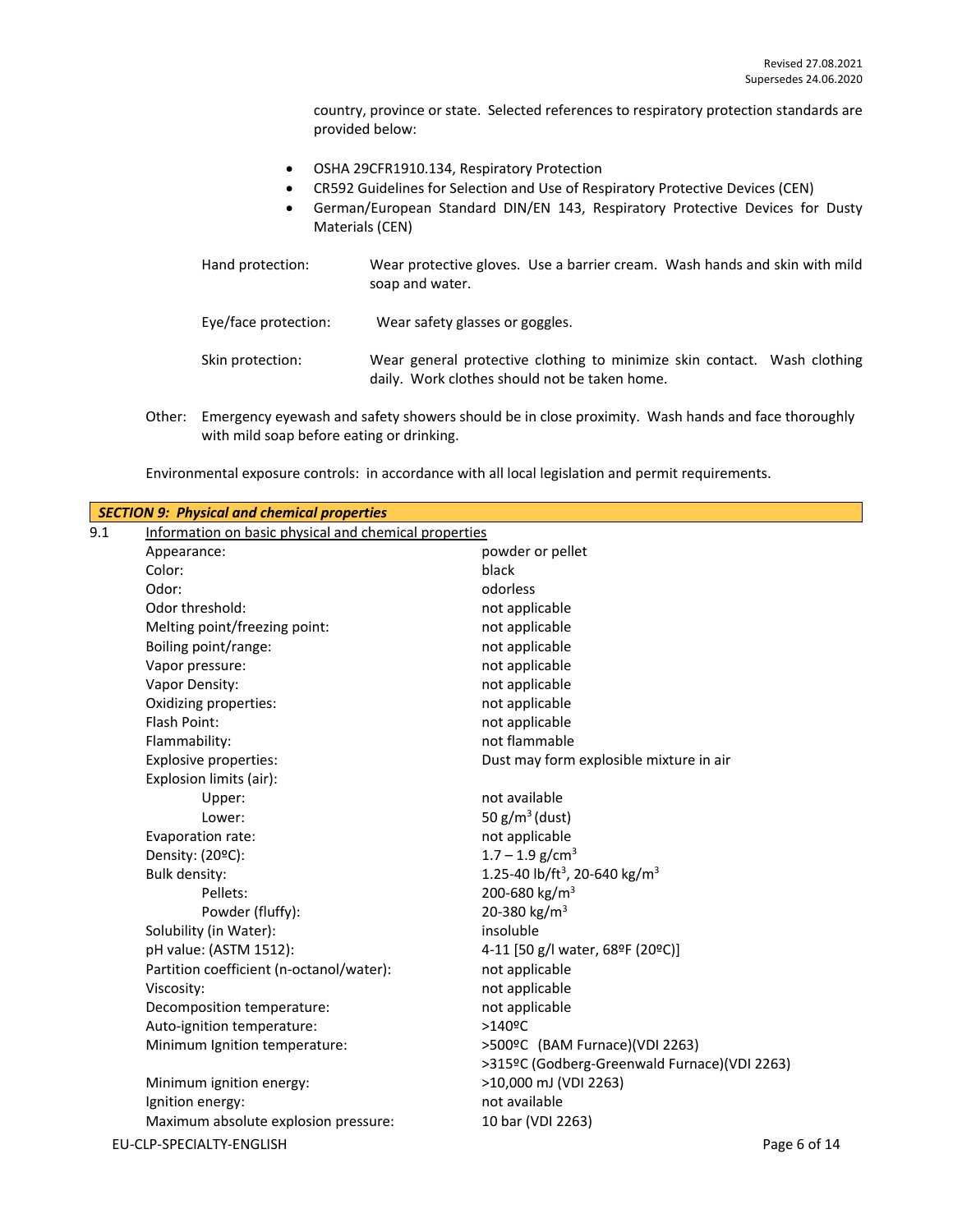Kst Value: not available Dust explosion classification: ST1<br>Decomposition temperature: ST1<br>not applicable Decomposition temperature:

Maximum rate of pressure rise: 30-400 bar/sec (VDI 2263 and ASTM E1226-88)<br>Burn Velocity: 38 seconds (not classified as "highly flammab" > 45 seconds (not classified as "highly flammab > 45 seconds (not classified as "highly flammable" or "easily ignitable")

9.2 Other information Not available

|      | <b>SECTION 10: Stability and reactivity</b>                       |                                                                                                                                                                                                                                       |
|------|-------------------------------------------------------------------|---------------------------------------------------------------------------------------------------------------------------------------------------------------------------------------------------------------------------------------|
| 10.1 | Reactivity                                                        |                                                                                                                                                                                                                                       |
|      | Reactivity:                                                       | May react exothermically upon contact with strong oxidizers.                                                                                                                                                                          |
| 10.2 | Chemical stability                                                |                                                                                                                                                                                                                                       |
|      | Stability:                                                        | Stable under normal ambient conditions.                                                                                                                                                                                               |
|      | <b>Explosion data</b>                                             |                                                                                                                                                                                                                                       |
|      | Sensitivity to mechanical impact:                                 | Not sensitive to mechanical impact                                                                                                                                                                                                    |
|      | Sensitivity to static discharge:                                  | Dust may form explosible mixture in air. Avoid dust formation. Do not create<br>a dust cloud. Take precautionary measures against static discharges. Ensure<br>all equipment is earthed/grounded before beginning transfer operation. |
| 10.3 | Possibility of hazardous reactions                                |                                                                                                                                                                                                                                       |
|      | Hazardous polymerization:                                         | Does not occur.                                                                                                                                                                                                                       |
|      | Possibility of hazardous reactions: None under normal conditions. |                                                                                                                                                                                                                                       |
| 10.4 | Conditions to avoid                                               |                                                                                                                                                                                                                                       |
|      | Conditions to avoid:                                              | Avoid high temperatures >400°C (>752°F) and sources of ignition.                                                                                                                                                                      |
| 10.5 | Incompatible materials                                            |                                                                                                                                                                                                                                       |
|      | Incompatible materials:                                           | Strong oxidizers.                                                                                                                                                                                                                     |
| 10.6 | Hazardous decomposition products                                  |                                                                                                                                                                                                                                       |
|      |                                                                   | Hazardous decomposition products: Carbon monoxide, carbon dioxide, organic products of combustion, oxides of<br>sulfur.                                                                                                               |
|      | <b>SECTION 11: Toxicological information</b>                      |                                                                                                                                                                                                                                       |

| 11.1 | Information on toxicological effects                       |                                                                                                                                                                                                         |              |
|------|------------------------------------------------------------|---------------------------------------------------------------------------------------------------------------------------------------------------------------------------------------------------------|--------------|
|      | <b>Acute Toxicity:</b>                                     |                                                                                                                                                                                                         |              |
|      | Oral LD50:                                                 | $LD_{50}$ (rat) > 8000 mg/kg. (Equivalent to OECD TG 401)                                                                                                                                               |              |
|      | Inhalation LD50:                                           | No data available                                                                                                                                                                                       |              |
|      | Dermal LD50:                                               | No data available                                                                                                                                                                                       |              |
|      | <b>Skin corrosion/irritation:</b>                          | Rabbit: not irritating. (Equivalent to OECD TG 404)<br>Edema = $0$ (max. attainable irritation score: 4)<br>Erythema = $0$ (max. attainable irritation score: 4)<br>Assessment: Not irritating to skin. |              |
|      | Serious eye damage/irritation:<br>EU-CLP-SPECIALTY-ENGLISH | Rabbit: not irritating. (OECD TG 405)                                                                                                                                                                   | Page 7 of 14 |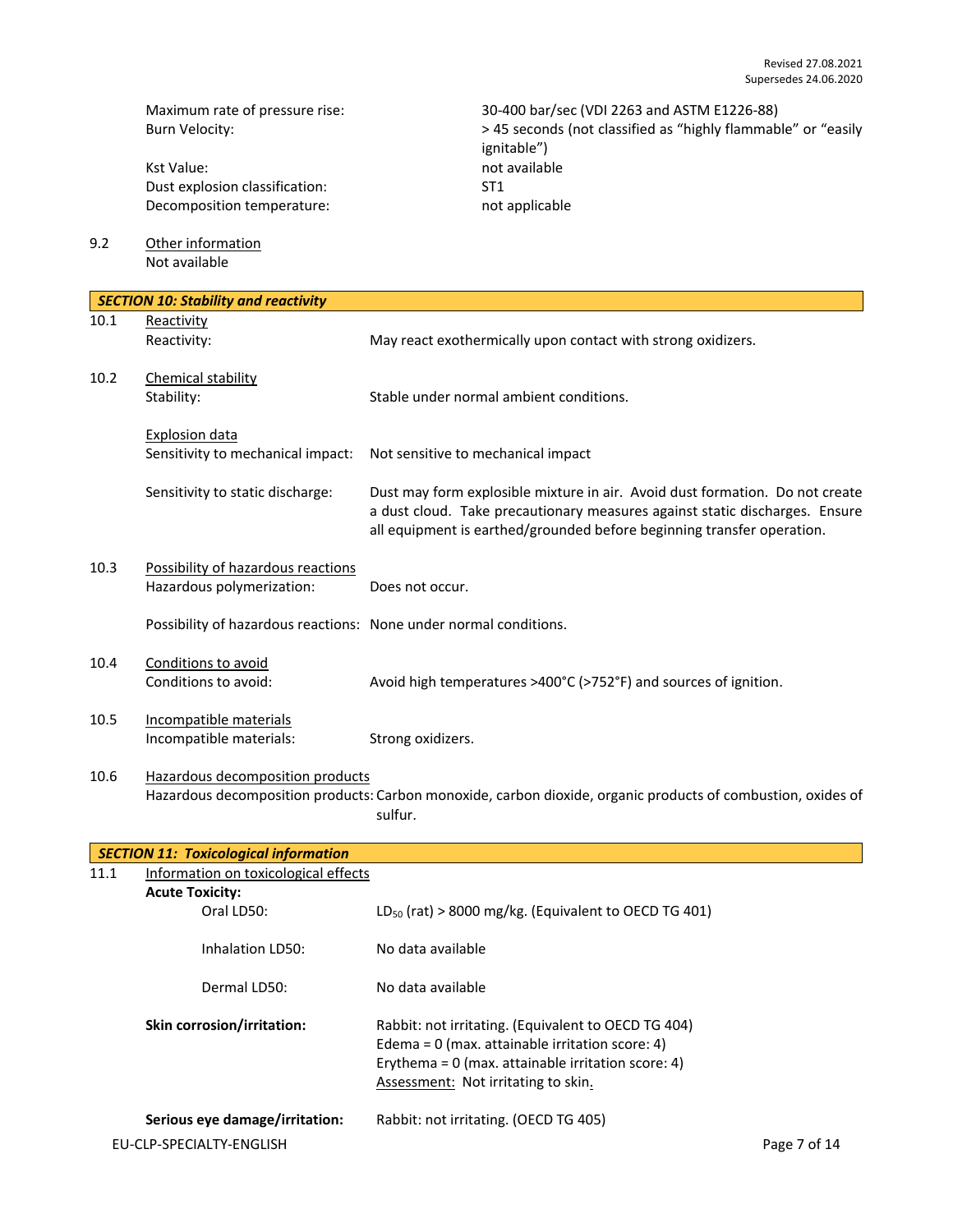| Cornea: 0 (max. attainable irritation score: 4)       |
|-------------------------------------------------------|
| Iris: 0 (max. attainable irritation score: 2)         |
| Conjunctivae: 0 (max. attainable irritation score: 3) |
| Chemosis: 0 (max. attainable irritation score: 4)     |
| Assessment: Not irritating to the eyes.               |

**Sensitization:** Guinea pig skin (Buehler Test): Not sensitizing (OECD TG 406) Assessment: Not sensitizing in animals. No cases of sensitization in humans have been reported.

**Germ cell mutagenicity:** *In vitro:* Carbon black is not suitable to be tested directly in bacterial (Ames test) and other *in vitro* systems because of its insolubility. However, when organic solvent extracts of carbon black have been tested, results showed no mutagenic effects. Organic solvent extracts of carbon black can contain traces of polycyclic aromatic hydrocarbons (PAHs). A study to examine the bioavailability of these PAHs showed that they are very tightly bound to carbon black and are not bioavailable (Borm, 2005).

> *In vivo:* In an experimental investigation, mutational changes in the *hprt* ene were reported in alveolar epithelial cells in the rat following inhalation exposure to carbon black (Driscoll*,* 1997). This observation is considered to be rat-specific and a consequence of "lung overload," which leads to chronic inflammation and release of reactive oxygen species. This is considered to be a secondary genotoxic effect and, thus, carbon black itself would not be considered to be mutagenic.

> Assessment: *In vivo* mutagenicity in rats occurs by mechanisms secondary to a threshold effect and is a consequence of "lung overload," which leads to chronic inflammation and the release of genotoxic oxygen species. This mechanism is considered to be a secondary genotoxic effect and, thus, carbon black itself would not be considered to be mutagenic.

**Carcinogenicity:** Animal toxicity Rat, oral, duration 2 years. Effect: no tumors.

> Mouse, oral, duration 2 years. Effect: no tumors.

Mouse, dermal, duration 18 months. Effect: no skin tumors.

Rat, inhalation, duration 2 years. Target organ: lungs. Effect: inflammation, fibrosis, tumors.

Note: Tumors in the rat lung are considered to be related to "lung overload" rather than to a specific chemical effect of carbon black itself in the lung. These effects in rats have been reported in many studies on other poorly soluble inorganic particles and appear to be rat specific (ILSI, 2000). Tumors have not been observed in other species (i.e., mouse and hamster) for carbon black or other poorly soluble particles under similar circumstances and study conditions.

Mortality studies (human data)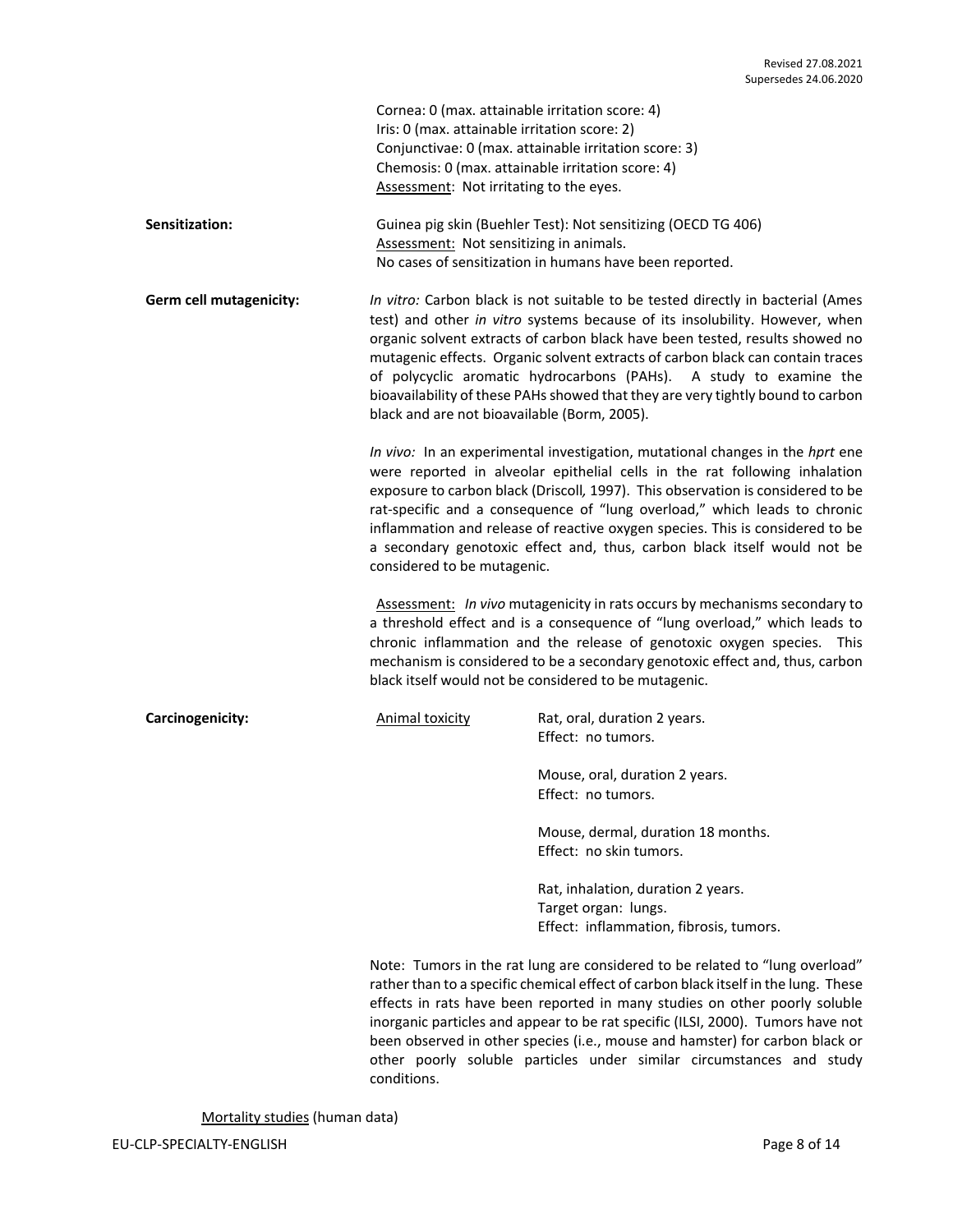A study on carbon black production workers in the UK (Sorahan, 2001) found an increased risk of lung cancer in two of the five plants studied; however, the increase was not related to the dose of carbon black. Thus, the authors did not consider the increased risk in lung cancer to be due to carbon black exposure. A German study of carbon black workers at one plant (Morfeld, 2006; Buechte, 2006) found a similar increase in lung cancer risk but, like the Sorahan, 2001 (UK study), found no association with carbon black exposure. A large US study of 18 plants showed a reduction in lung cancer risk in carbon black production workers (Dell*,* 2006). Based upon these studies, the February 2006 Working Group at the International Agency for Research on Cancer (IARC) concluded that the human evidence for carcinogenicity was *inadequate* (IARC, 2010).

Since the IARC evaluation of carbon black, Sorahan and Harrington (2007) have re-analyzed the UK study data using an alternative exposure hypothesis and found a positive association with carbon black exposure in two of the five plants. The same exposure hypothesis was applied by Morfeld and McCunney (2009) to the German cohort; in contrast, they found no association between carbon black exposure and lung cancer risk and, thus, no support for the alternative exposure hypothesis used by Sorahan and Harrington.

Overall, as a result of these detailed investigations, no causative link between carbon black exposure and cancer risk in humans has been demonstrated.

#### IARC cancer classification

In 2006 IARC re-affirmed its 1995 finding that there is *"inadequate evidence"* from human health studies to assess whether carbon black causes cancer in humans. IARC concluded that there is *"sufficient evidence*" in experimental animal studies for the carcinogenicity of carbon black. IARC's overall evaluation is that carbon black is *"possibly carcinogenic to humans (Group 2B)".* This conclusion was based on IARC's guidelines, which generally require such a classification if one species exhibits carcinogenicity in two or more animal studies (IARC, 2010).

Solvent extracts of carbon black were used in one study of rats in which skin tumors were found after dermal application and several studies of mice in which sarcomas were found following subcutaneous injection. IARC concluded that there was *"sufficient evidence"* that carbon black extracts can cause cancer in animals (Group 2B).

#### ACGIH cancer classification

Confirmed Animal Carcinogen with Unknown Relevance to Humans (Category A3 Carcinogen).

Assessment: Applying the guidelines of self-classification under the Globally Harmonized System of Classification and Labeling of Chemicals, carbon black is not classified as a carcinogen. Lung tumors are induced in rats as a result of repeated exposure to inert, poorly soluble particles like carbon black and other poorly soluble particles. Rat tumors are a result of a secondary non-genotoxic mechanism associated with the phenomenon of lung overload. This is a species-specific mechanism that has questionable relevance for classification in humans. In support of this opinion, the CLP Guidance for Specific Target Organ Toxicity – Repeated Exposure (STOT-RE), cites lung overload under mechanisms not relevant to humans. Human health studies show that exposure to carbon black does not increase the risk of carcinogenicity.

**Reproductive and developmental toxicity:** Assessment: No effects on reproductive organs or fetal development have been reported in long-term repeated dose toxicity studies in animals.

| Specific target organ toxicity – single exposure (STOT-SE): | Assessment: Based on available data, specific       |
|-------------------------------------------------------------|-----------------------------------------------------|
|                                                             | target organ toxicity is not expected after single  |
|                                                             | oral, single inhalation, or single dermal exposure. |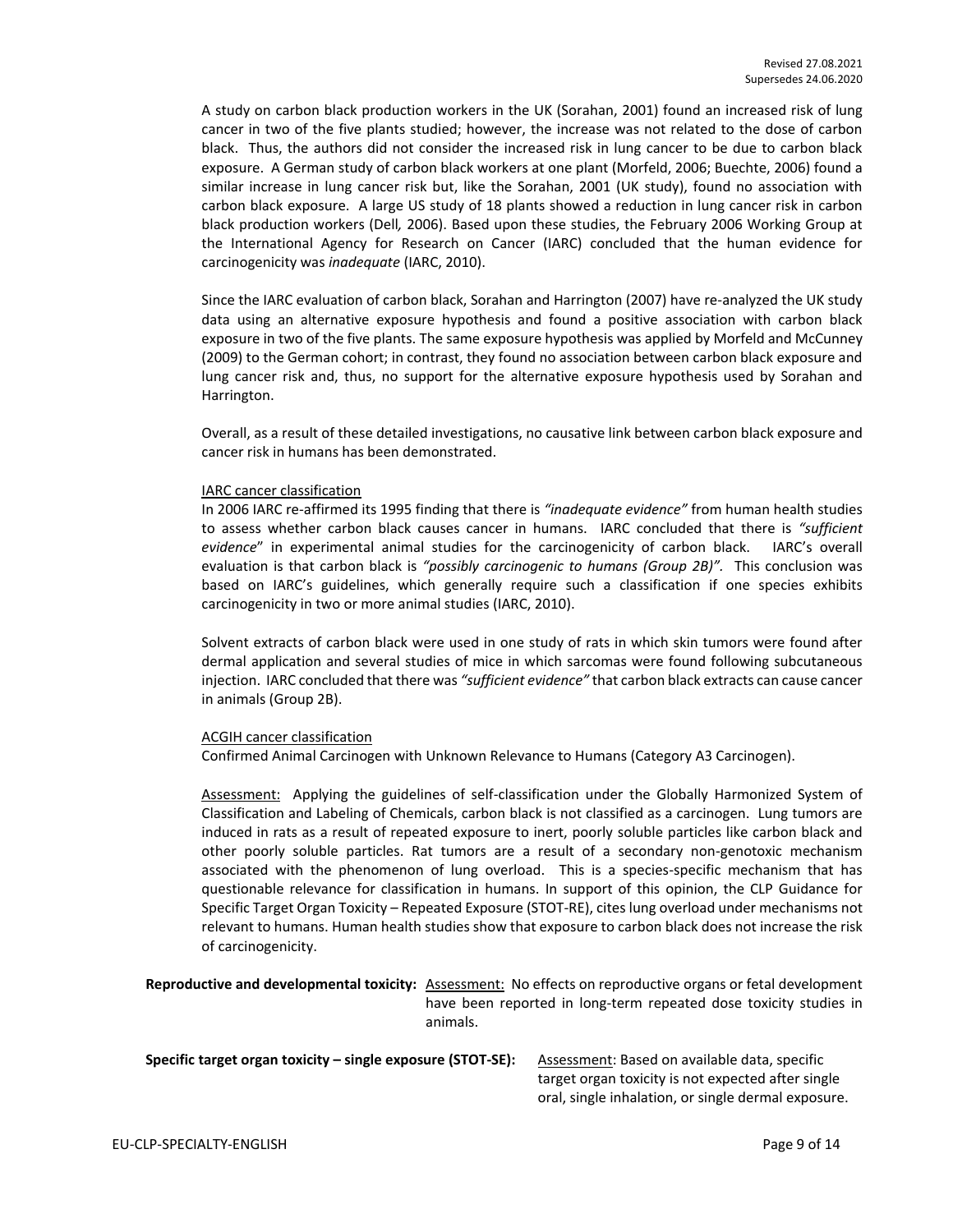#### **Specific target organ toxicity – repeated exposure (STOT-RE):**

#### Animal toxicity

Repeated dose toxicity: inhalation (rat), 90 days, No Observed Adverse Effect Concentration (NOAEC) = 1.1 mg/m<sup>3</sup> (respirable)

Target organ/effects at higher doses are lung inflammation, hyperplasia, and fibrosis.

Repeated dose toxicity: oral (mouse), 2 yrs, No Observed Effect Level (NOEL) = 137 mg/kg (body wt.)

Repeated dose toxicity: oral (rat), 2 yrs, NOEL = 52 mg/kg (body wt.)

Although carbon black produces pulmonary irritation, cellular proliferation, fibrosis, and lung tumors in the rat under conditions of lung overload, there is evidence to demonstrate that this response is principally a species-specific response that is not relevant to humans.

## Morbidity studies (human data)

Results of epidemiological studies of carbon black production workers suggest that cumulative exposure to carbon black may result in small, non-clinical decrements in lung function. A U.S. respiratory morbidity study suggested a 27 ml decline in FEV<sub>1</sub> from a 1 mg/m<sup>3</sup> 8 hour TWA daily (inhalable fraction) exposure over a 40-year period (Harber, 2003). An earlier European investigation suggested that exposure to 1 mg/m<sup>3</sup> (inhalable fraction) of carbon black over a 40-year working lifetime would result in a 48 ml decline in FEV<sub>1</sub> (Gardiner, 2001). However, the estimates from both studies were only of borderline statistical significance. Normal age-related decline over a similar period of time would be approximately 1200 ml.

In the U.S. study, 9% of the highest non-smokers exposure group (in contrast to 5% of the unexposed group) reported symptoms consistent with chronic bronchitis. In the European study, methodological limitations in the administration of the questionnaire limit the conclusions that can be drawn about reported symptoms. This study, however, indicated a link between carbon black and small opacities on chest films, with negligible effects on lung function.

#### Assessment:

**Inhalation** - Applying the guidelines of self-classification under GHS, carbon black is not classified under STOT-RE for effects on the lung. Classification is not warranted on the basis of the unique response of rats resulting from "lung overload" following exposure to poorly soluble particles such as carbon black. The pattern of pulmonary effects in the rat, such as inflammation and fibrotic responses, are not observed in other rodent species, non-human primates, or humans under similar exposure conditions. Lung overload does not appear to be relevant for human health. Overall, the epidemiological evidence from well-conducted investigations has shown no causative link between carbon black exposure and the risk of non-malignant respiratory disease in humans. A STOT-RE classification for carbon black after repeated inhalation exposure is not warranted.

**Oral:** Based on available data, specific target organ toxicity is not expected after repeated oral exposure.

**Dermal:** Based on available data and the chemical-physical properties (insolubility, low absorption potential), specific target organ toxicity is not expected after repeated dermal exposure.

## Aspiration hazard: Assessment: Based on industrial experience and the available data, no aspiration hazard is expected.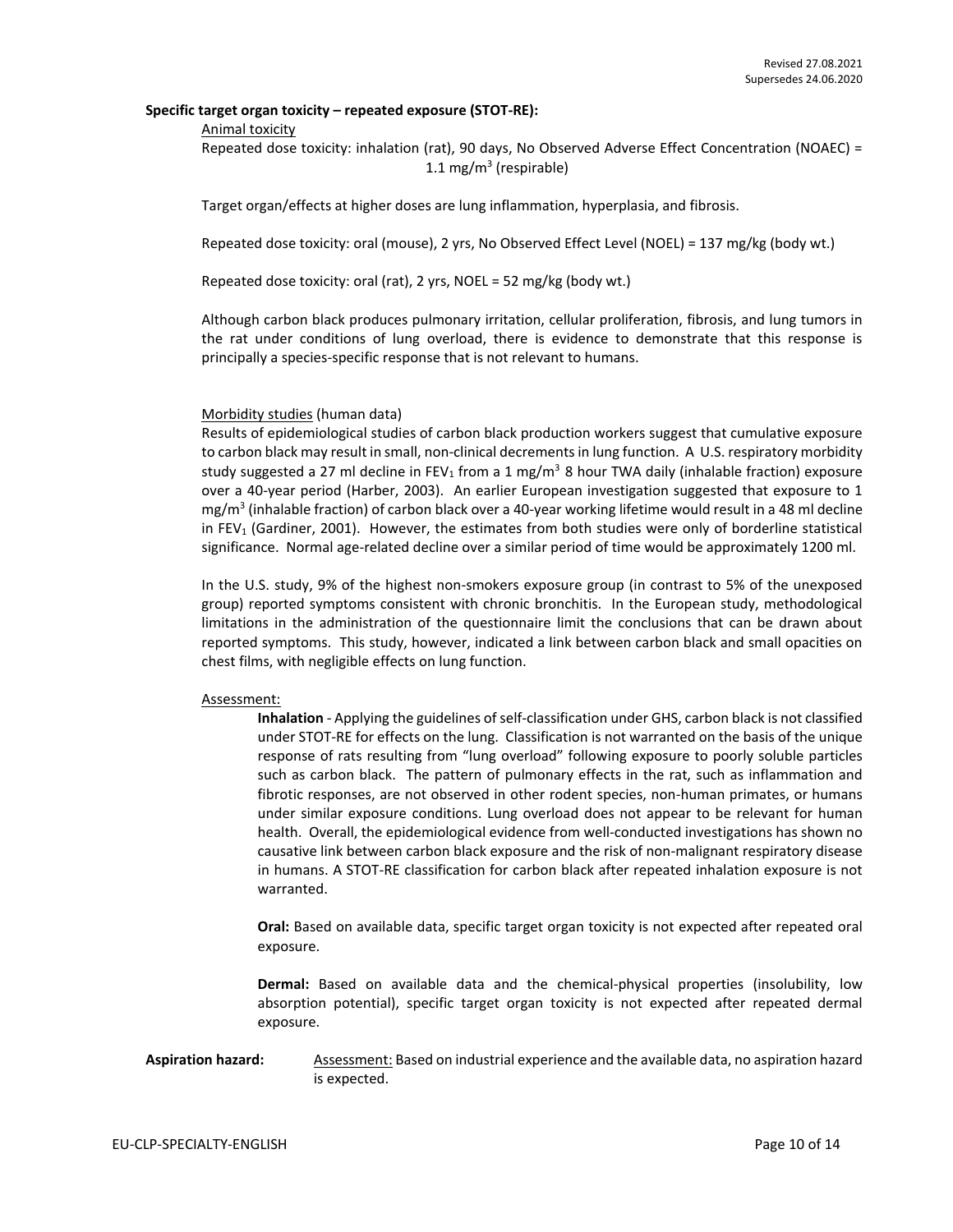| <b>SECTION 12: Ecological information</b> |  |  |
|-------------------------------------------|--|--|
|-------------------------------------------|--|--|

12.1 Toxicity

Aquat

| tic toxicity:                |                                                                                                             |
|------------------------------|-------------------------------------------------------------------------------------------------------------|
| Acute fish toxicity:         | LCO (96 h) 1000mg/l, Species: Brachydanio rerio (zebrafish), Method:<br>OECD Guideline 203                  |
| Acute invertebrate toxicity: | EC50 (24 h) > 5600 mg/l, Species: Daphnia magna (waterflea),<br>Method: OFCD Guideline 202                  |
| Acute algae toxicity:        | EC50 (72 h) >10,000 mg/l, NOEC 10,000 mg/l, Species: Scenedesmus<br>subspicatus, Method: OECD Guideline 201 |
| Activated sludge:            | ECO (3 h) > 400 mg/l, EC10 (3h): ca. 800 mg/l, Method: DEV L3 (TTC<br>test)                                 |

- 12.2 Persistence and degradability Not soluble in water. Expected to remain on soil surface. Not expected to degrade.
- 12.3 Bioaccumulative potential Not expected because of the physicochemical properties of the substance.
- 12.4 Mobility in soil Not expected to migrate. Insoluble.
- 12.5 Results of PBT and vPvB assessment Carbon black is not a PBT or a vPvB.
- 12.6 Other adverse effects Not available.

| 13.1 | Waste treatment methods |                                                                                                                                                  |
|------|-------------------------|--------------------------------------------------------------------------------------------------------------------------------------------------|
|      | Product disposal:       | Product should be disposed of in accordance with the regulations issued by the<br>appropriate federal, provincial, state, and local authorities. |
|      | Brazil:                 | Considered as a Class IIA waste – not inert.                                                                                                     |
|      | Canada:                 | Not a hazardous waste under provincial regulations                                                                                               |
|      | EU:                     | EU Waste Code No. 061303 per Council Directive 75/422/EEC                                                                                        |
|      | USA:                    | Not a hazardous waste under U.S. RCRA, 40 CFR 261.                                                                                               |

#### *SECTION 14: Transport information*

The International Carbon Black Association organized the testing of seven ASTM reference carbon blacks according to the UN method, Self-Heating Solids. All seven reference carbon blacks were found to be "Not a self-heating substance of Division 4.2." The same carbon blacks were tested according to the UN method, Readily Combustible Solids and found to be "Not a readily combustible solid of Division 4.1;" under current UN Recommendations on the Transport of Dangerous Goods.

The following organizations do not classify carbon black as a "hazardous cargo" if it is "carbon, non-activated, mineral origin." Birla Carbon's carbon black products meet this definition.

| <b>DOT</b> | IMDG | ₹ID | <b>ADR</b><br>.<br>_____ | <b>ICAO</b> (air) | ΙΑΤΑ |
|------------|------|-----|--------------------------|-------------------|------|
|------------|------|-----|--------------------------|-------------------|------|

laws.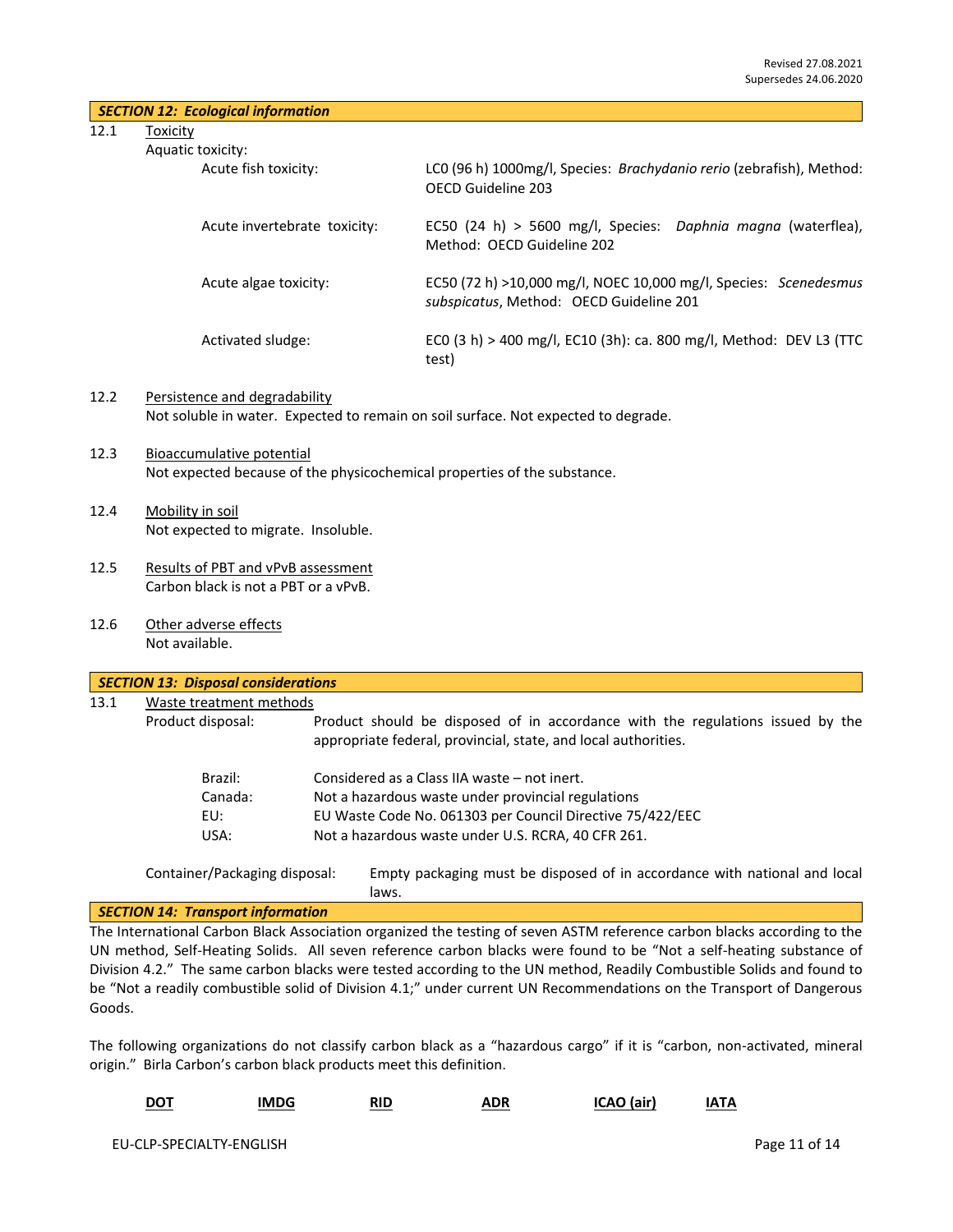| 14.1 | UN/ID No             | Not regulated |
|------|----------------------|---------------|
| 14.2 | Proper shipping name | Not regulated |
| 14.3 | Hazard class         | Not regulated |
| 14.4 | Packing group        | Not regulated |

## *SECTION 15: Regulatory information*

| 15.1 | Safety, health and environmental regulations/legislation specific for the substance or mixture |                                                                           |  |
|------|------------------------------------------------------------------------------------------------|---------------------------------------------------------------------------|--|
|      | European Union:                                                                                |                                                                           |  |
|      | Indication of danger:                                                                          | Not a hazardous substance according to Regulation (EC) No 1272/2008.      |  |
|      | <b>National Regulations:</b>                                                                   |                                                                           |  |
|      | Germany:                                                                                       | Water hazard class (WGK): nwg (not water endangering)<br>WGK Number: 1742 |  |
|      | Switzerland:                                                                                   | Swiss Poison Class: tested and found to be not toxic. G-8938.             |  |

### International Inventories:

Carbon black, CAS number 1333-86-4, appears on the following inventories:

| Australia:   | <b>AICS</b>                   |
|--------------|-------------------------------|
| Canada:      | <b>DSL</b>                    |
| China:       | <b>IECSC</b>                  |
| Europe (EU): | EINECS (EINECS-RN: 215-609-9) |
| Japan:       | <b>ENCS</b>                   |
| Korea:       | <b>KECI</b>                   |
| Philippines: | <b>PICCS</b>                  |
| Taiwan:      | <b>TCSI</b>                   |
| New Zealand: | NZIOC                         |
| USA:         | TSCA                          |
|              |                               |

# 15.2 Chemical Safety Assessment

EU Chemical Safety Assessment: Per Article 144.1 of the REACH Regulation, a Chemical Safety Assessment has been carried out for this substance. EU Exposure Scenarios: Per Article 14.4 of the REACH Regulation, no exposure scenario has been developed, as the substance is not hazardous.

# *SECTION 16: Other Information*

Contact Information

| Birla Carbon U.S.A., Inc.       | Birla Carbon Brasil Ltda.        | Birla Carbon Egypt S.A.E.          | Birla Carbon China (Weifang)    |
|---------------------------------|----------------------------------|------------------------------------|---------------------------------|
| 370 Columbian Chemicals Lane    | Estrada Renê Fonseca S/N         | El-Nahda Road                      | Co., Ltd.                       |
| Franklin, LA 70538-1149, U.S.A. | Cubatão SP Brazil                | Amreya, Alexandria, Egypt          | Binhai Economic Development     |
| Telephone +1 337 836 5641       | CEP 11573-904                    | +20 3 47 70 102                    | Zone                            |
|                                 | PABX Operator +55 13 3362 7100   |                                    | Weifang, Shandong, 262737,      |
|                                 |                                  |                                    | <b>PRC</b>                      |
|                                 |                                  |                                    | Telephone +86 (0536) 530 5978   |
| Birla Carbon U.S.A., Inc.       | Birla Carbon Italy S.R.L.        | Birla Carbon India Private Limited | Birla Carbon China (Jining) Co. |
| 3500 South Road S               | Via S Cassiano, 140              | K-16, Phase II, SIPCOT Industrial  | Ltd.                            |
| Ulysses, KS 67880-8103, U.S.A.  | I - 28069 San Martino di Trecate | Complex                            | No. 6, Chenguang Road, Jibei    |
| Telephone +1 620 356 3151       | (NO) Italy                       | Gummidipoondi-601201               | High-Tech Industry Park Zone    |
|                                 | Telephone +39 0321 7981          | Dist: Thiruvallur, Tamil Nadu      | Jining City, Shandong Province  |
|                                 |                                  | India                              | The People's Republic of China, |
|                                 |                                  | +91 44 279 893 01                  | 272000                          |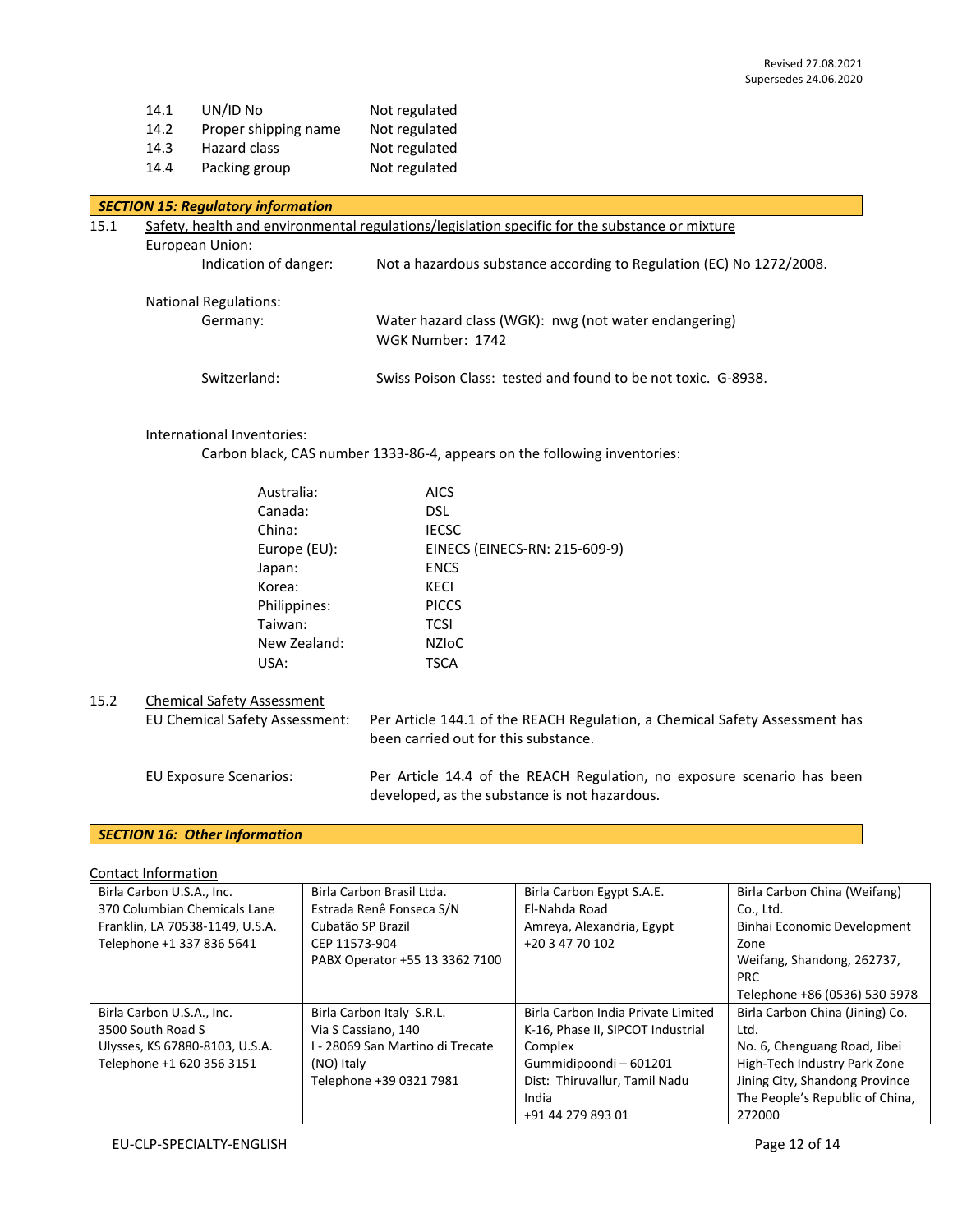|                              |                                |                                    | Telephone +86 (0537) 677 9018    |
|------------------------------|--------------------------------|------------------------------------|----------------------------------|
| Birla Carbon Canada Ltd.     | Birla Carbon Hungary Ltd.      | Birla Carbon India Private Limited | Birla Carbon Korea Co., Ltd.     |
| 755 Parkdale Ave, North      | H - 3581 Tiszaújváros          | Village Lohop, Patalganga,         | #1-3, Ulha-Dong                  |
| P.O. Box 3398, Station C     | P.O.B. 61, Hungary             | Taluka: Khalapur                   | Yeosu city, cheonnam 555-290,    |
| Hamilton, Ontario L8H 7M2    | Telephone +36 49 544 000       | Dist.: Raigad 410207               | Korea                            |
| Canada                       |                                | Maharashtra, India                 | Telephone 82-61-688-3330         |
| Telephone +1 905 544 3343    |                                | +91 22 2192 250133                 |                                  |
| Birla Carbon Brasil Ltda.    | Birla Carbon Spain, S.L.U.     | Birla Carbon India Private Limited | Birla Carbon Thailand Public Co. |
| Via Frontal km, 1, S/N. Polo | Carretera Gajano-Pontejos      | Murdhwa Industrial Area            | Ltd.                             |
| Petroquimico                 | 39792 Gajano, Cantabria        | P.O. Renukook, Dist: Sonebhadra    | 44 M.1, T. Posa, A. Muang        |
| Camaçari Bahia Brazil        | Apartado 283, Santander, Spain | U.P. Pin $-$ 231 217               | Angthong 14000                   |
| CEP 42.810-320               | Telephone +34 942 503030       | India                              | +66 35 672 150-4                 |
| Telephone +55 71 3616 1100   |                                | +91 5446 252 387/88/89/90/91       |                                  |

## References:

Borm, P.J.A., Cakmak, G., Jermann, E., Weishaupt C., Kempers, P., van Schooten,FJ., Oberdorster, G., Schins, RP. (2005) Formation of PAH-DNA adducts after in-vivo and vitro exposure of rats and lung cell to different commercial carbon blacks. Tox.Appl. Pharm. 1:205(2):157-67.

Buechte, S, Morfeld, P, Wellmann, J, Bolm-Audorff, U, McCunney, R, Piekarski, C. (2006) Lung cancer mortality and carbon black exposure – A nested case-control study at a German carbon black production plant. J.Occup. Env.Med. 12: 1242-1252.

Dell, L, Mundt, K, Luipold, R, Nunes, A, Cohen, L, Heidenreich, M, Bachand, A. (2006) A cohort mortality study of employees in the United States carbon black industry. J.Occup. Env. Med. 48(12): 1219-1229.

Driscoll KE, Deyo LC, Carter JM, Howard BW, Hassenbein DG and Bertram TA (1997) Effects of particle exposure and particle-elicited inflammatory cells on mutation in rat alveolar epithelial cells. Carcinogenesis 18(2) 423- 430.

Gardiner K, van Tongeren M, Harrington M. (2001) Respiratory health effects from exposure to carbon black: Results of the phase 2 and 3 cross sectional studies in the European carbon black manufacturing industry. Occup. Env. Med. 58: 496-503.

Harber P, Muranko H, Solis S, Torossian A, Merz B. (2003) Effect of carbon black exposure on respiratory function and symptoms. J. Occup. Env. Med. 45: 144-55.

ILSI Risk Science Institute Workshop: The Relevance of the Rat Lung Response to Particle to Particle Overload for Human Risk Assessment. Inh. Toxicol. 12:1-17 (2000).

International Agency for Research on Cancer: IARC Monographs on the Evaluation of Carcinogenic Risks to Humans (2010), Vol. 93, February 1-14, 2006, Carbon Black, Titanium Dioxide, and Talc. Lyon, France.

Morfeld P, Büchte SF, Wellmann J, McCunney RJ, Piekarski C (2006). Lung cancer mortality and carbon black exposure: Cox regression analysis of a cohort from a German carbon black production plant. J. Occup.Env.Med.48(12):1230-1241.

Morfeld P and McCunney RJ, (2009). Carbon Black and lung cancer testing a novel exposure metric by multimodel inference. Am. J. Ind. Med. 52: 890-899.